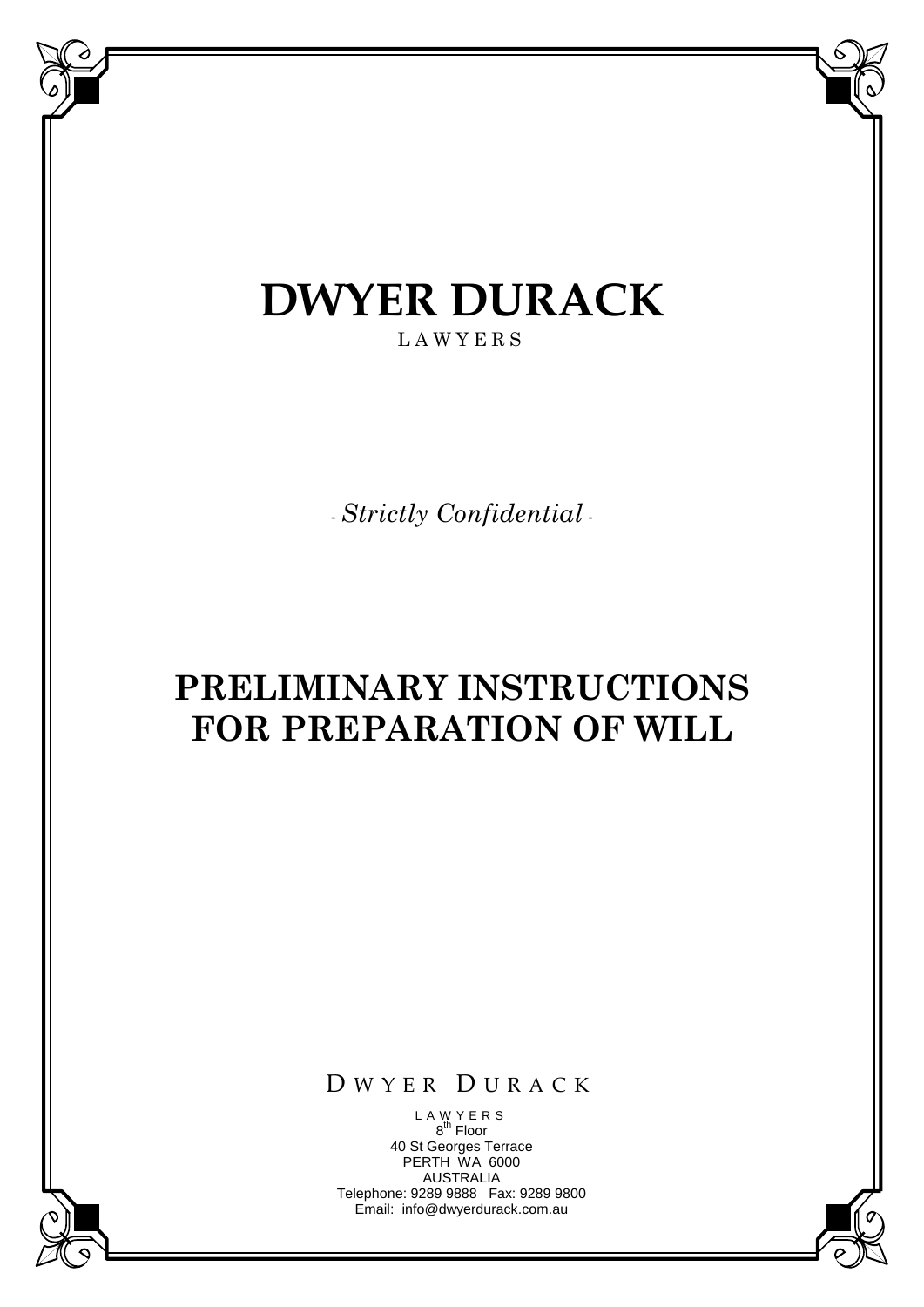| PERSONAL DETAILS                                                                                                                                                                                                                                                                                                                                                                                                                 |        |     |      |                    |    |       |  |
|----------------------------------------------------------------------------------------------------------------------------------------------------------------------------------------------------------------------------------------------------------------------------------------------------------------------------------------------------------------------------------------------------------------------------------|--------|-----|------|--------------------|----|-------|--|
| <b>Title:</b><br>Mr                                                                                                                                                                                                                                                                                                                                                                                                              | $\sim$ | Mrs | $Ms$ | $Miss$             | Dr | Other |  |
| <b>Full and correct name:</b>                                                                                                                                                                                                                                                                                                                                                                                                    |        |     |      |                    |    |       |  |
| Any other name used:                                                                                                                                                                                                                                                                                                                                                                                                             |        |     |      |                    |    |       |  |
| Home address:                                                                                                                                                                                                                                                                                                                                                                                                                    |        |     |      |                    |    |       |  |
| <b>Business address:</b>                                                                                                                                                                                                                                                                                                                                                                                                         |        |     |      |                    |    |       |  |
| Phone (work):                                                                                                                                                                                                                                                                                                                                                                                                                    |        |     |      | Phone (home):      |    |       |  |
| Phone (mobile):                                                                                                                                                                                                                                                                                                                                                                                                                  |        |     |      | <b>Facsimile::</b> |    |       |  |
| <b>Email address:</b>                                                                                                                                                                                                                                                                                                                                                                                                            |        |     |      |                    |    |       |  |
| Occupation (or last occupation):                                                                                                                                                                                                                                                                                                                                                                                                 |        |     |      |                    |    |       |  |
| Date of Birth:                                                                                                                                                                                                                                                                                                                                                                                                                   |        |     |      |                    |    |       |  |
| <b>Marital Status</b> -- this is relevant to determine who could make a claim against your estate                                                                                                                                                                                                                                                                                                                                |        |     |      |                    |    |       |  |
| Single<br>Married<br>Widowed  <br>Divorced  <br>Separated $\Box$<br>De Facto<br>Other                                                                                                                                                                                                                                                                                                                                            |        |     |      |                    |    |       |  |
| If unmarried, have you plans to remarry? Marriage automatically revokes a Will, unless the<br>$\overline{N_0}$<br>Yes<br>Will contemplates the marriage                                                                                                                                                                                                                                                                          |        |     |      |                    |    |       |  |
| Full and correct name, address and occupation of spouse / partner / intended spouse:                                                                                                                                                                                                                                                                                                                                             |        |     |      |                    |    |       |  |
|                                                                                                                                                                                                                                                                                                                                                                                                                                  |        |     |      |                    |    |       |  |
| A divorce will revoke a Will, unless that Will was made in contemplation of the divorce.<br>$\rm{No}$<br>Yes<br>Do you want this Will made in contemplation of a divorce?                                                                                                                                                                                                                                                        |        |     |      |                    |    |       |  |
| Do you have an existing Will? If yes, we will need to have a copy provided to us.<br>$\overline{N_0}$<br>Yes                                                                                                                                                                                                                                                                                                                     |        |     |      |                    |    |       |  |
| <b>EXECUTOR</b>                                                                                                                                                                                                                                                                                                                                                                                                                  |        |     |      |                    |    |       |  |
| A beneficiary, relative, friend, accountant, solicitor, financial advisor, child over 18 or a number of them or a trustee<br>company an be named as executors. The executor is the person who administers your estate and gives effect to the Will. The<br>executor has the help of accountants and solicitors if necessary. It is a position of trust and in most estates no one of great<br>commercial experience is required. |        |     |      |                    |    |       |  |

**Who do you want to act as your executor?** (*you may have more than one*)

| Name:              |                      |  |
|--------------------|----------------------|--|
| <b>Address:</b>    |                      |  |
| <b>Occupation:</b> | Relationship to you: |  |
|                    |                      |  |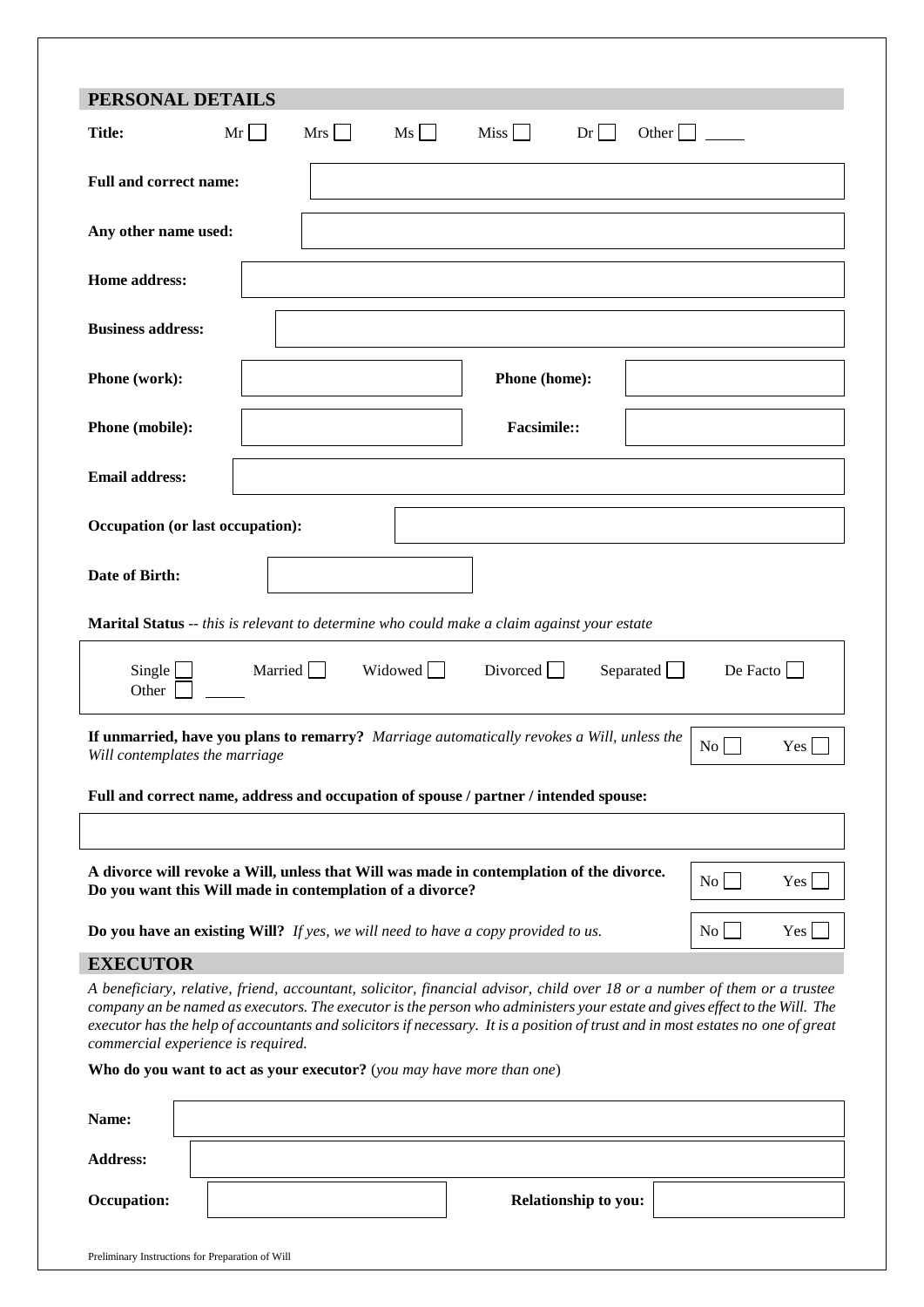|                                                                          | $\mathbf{2}$                                                                                              |  |  |  |  |
|--------------------------------------------------------------------------|-----------------------------------------------------------------------------------------------------------|--|--|--|--|
| No<br>Yes $\Box$ (if yes, complete the following):<br>With someone else? |                                                                                                           |  |  |  |  |
| Name:                                                                    |                                                                                                           |  |  |  |  |
| <b>Address:</b>                                                          |                                                                                                           |  |  |  |  |
| Occupation:                                                              | Relationship to you:                                                                                      |  |  |  |  |
| <b>Alternate Executor</b> (if the above executor(s) die(s) before you)   |                                                                                                           |  |  |  |  |
| Name:                                                                    |                                                                                                           |  |  |  |  |
| <b>Address:</b>                                                          |                                                                                                           |  |  |  |  |
| Occupation:                                                              | Relationship to you:                                                                                      |  |  |  |  |
|                                                                          | <b>DEPENDANTS - CHILDREN</b> (natural or adopted, please indicate if any child is of a previous marriage) |  |  |  |  |
| Given name(s):                                                           | Surname:                                                                                                  |  |  |  |  |
| <b>Address:</b>                                                          |                                                                                                           |  |  |  |  |
| Date of birth:                                                           | <b>Financially dependent on you?</b><br>No <sub>l</sub><br>$Yes$ $\Box$                                   |  |  |  |  |
| Given name(s):                                                           | Surname:                                                                                                  |  |  |  |  |
| <b>Address:</b>                                                          |                                                                                                           |  |  |  |  |
| Date of birth:                                                           | Financially dependent on you?<br>$\overline{N_{0}}$<br>$Yes \bigsqcup$                                    |  |  |  |  |
| Given name(s):                                                           | Surname:                                                                                                  |  |  |  |  |
| <b>Address:</b>                                                          |                                                                                                           |  |  |  |  |
| Date of birth:                                                           | $Yes$ $\Box$<br>No<br>Financially dependent on you?                                                       |  |  |  |  |
| Given name(s):                                                           | Surname:                                                                                                  |  |  |  |  |
| <b>Address:</b>                                                          |                                                                                                           |  |  |  |  |
| Date of birth:                                                           | $Yes$ $\Box$<br>$\overline{N_0}$  <br><b>Financially dependent on you?</b>                                |  |  |  |  |
| Given name(s):                                                           | Surname:                                                                                                  |  |  |  |  |
| <b>Address:</b>                                                          |                                                                                                           |  |  |  |  |
| Date of birth:                                                           | Yes $\Box$<br>$\overline{N_0}$<br><b>Financially dependent on you?</b>                                    |  |  |  |  |
| Given name(s):                                                           | Surname:                                                                                                  |  |  |  |  |
| <b>Address:</b>                                                          |                                                                                                           |  |  |  |  |
| Date of birth:                                                           | $Yes \Box$<br>Financially dependent on you?<br>No                                                         |  |  |  |  |
|                                                                          |                                                                                                           |  |  |  |  |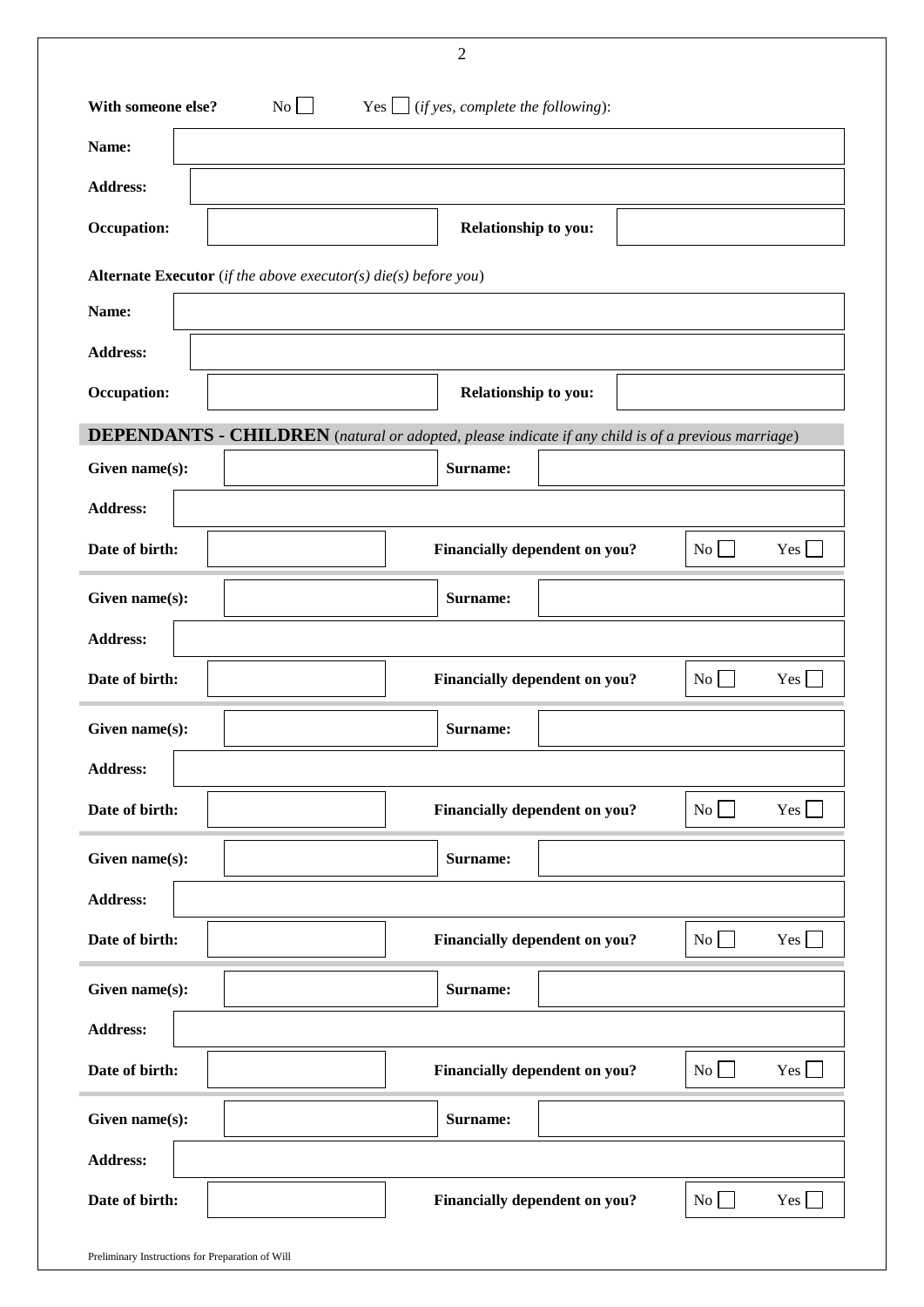| <b>DEPENDANTS - OTHER</b>                                                                                                                                                                                                                                               |                      |                    |  |  |
|-------------------------------------------------------------------------------------------------------------------------------------------------------------------------------------------------------------------------------------------------------------------------|----------------------|--------------------|--|--|
| List anyone other than the children specified above who is partially or wholly financially dependent upon you:<br>NOTE: Various relatives or defacto partners may have a right to claim under The Inheritance Act. Financial<br>dependency is a relevant consideration. |                      |                    |  |  |
| Name:                                                                                                                                                                                                                                                                   |                      | Occupation:        |  |  |
| <b>Address:</b>                                                                                                                                                                                                                                                         |                      |                    |  |  |
| Date of birth:                                                                                                                                                                                                                                                          | <b>Relationship:</b> |                    |  |  |
| Name:                                                                                                                                                                                                                                                                   |                      | Occupation:        |  |  |
| <b>Address:</b>                                                                                                                                                                                                                                                         |                      |                    |  |  |
| Date of birth:                                                                                                                                                                                                                                                          | <b>Relationship:</b> |                    |  |  |
| Name:                                                                                                                                                                                                                                                                   |                      | <b>Occupation:</b> |  |  |
| <b>Address:</b>                                                                                                                                                                                                                                                         |                      |                    |  |  |
| Date of birth:                                                                                                                                                                                                                                                          | <b>Relationship:</b> |                    |  |  |
| Name:                                                                                                                                                                                                                                                                   |                      | Occupation:        |  |  |
| <b>Address:</b>                                                                                                                                                                                                                                                         |                      |                    |  |  |
| Date of birth:                                                                                                                                                                                                                                                          | <b>Relationship:</b> |                    |  |  |

# **ASSETS AND LIABILITIES**

(*List separately any jointly owned property or any property held in trust*)

Preliminary Instructions for Preparation of Will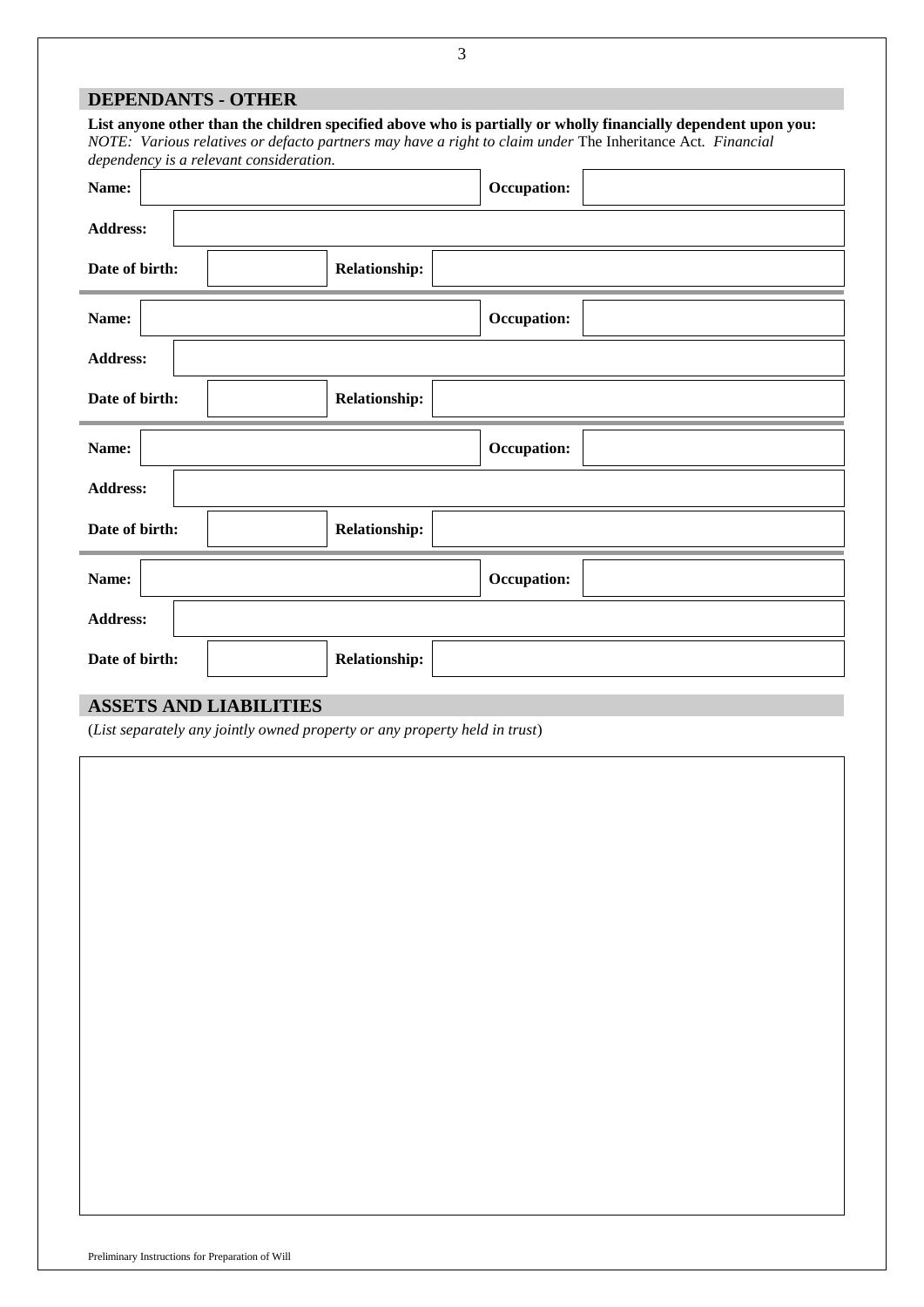### **Please note that the following property does not pass under a Will:**

- (a) property, including bank accounts, or deposits owned jointly with someone else;
- (b) superannuation monies where the Trustee of the fund has a discretion to pay various dependants or relatives;
- (c) assets of a Family Trust;
- (d) insurance policies on the life of the deceased which are owned by another;
- (e) the assets of companies (including private shares).

Also, interests in a business or partnership and shares in private companies may pass according to an agreement.

### **Have you an interest in any of the following:**

| (a) | <b>Family Trusts or Unit Trusts</b> | No l               | $\left\{ Y \in S \mid \right\}$ (We will ask you to provide the Trust Deed)                                                 |
|-----|-------------------------------------|--------------------|-----------------------------------------------------------------------------------------------------------------------------|
| (b) | Superannuation                      | $\overline{N_{0}}$ | $\begin{array}{c c} \n \text{Yes} & \text{(We will ask you to provide details and a copy of the Deed if you}\n \end{array}$ |
|     |                                     |                    | have it)                                                                                                                    |
| (c) | A business or partnership           | $\overline{N_{O}}$ |                                                                                                                             |
|     |                                     |                    | and a copy of the last financial papers)                                                                                    |
| (d) | Insurance Policies                  | $\overline{N_{0}}$ | (We will ask you to provide Policy)<br>Yes l                                                                                |
|     |                                     |                    |                                                                                                                             |

# **DISTRIBUTION OF YOUR ESTATE**

**Do you want to make any specific gifts?** (*if yes, describe each gift carefully, eg shares in particular companies, proceeds of bank accounts in particular accounts, jewellery by insurance description, car by make and model*)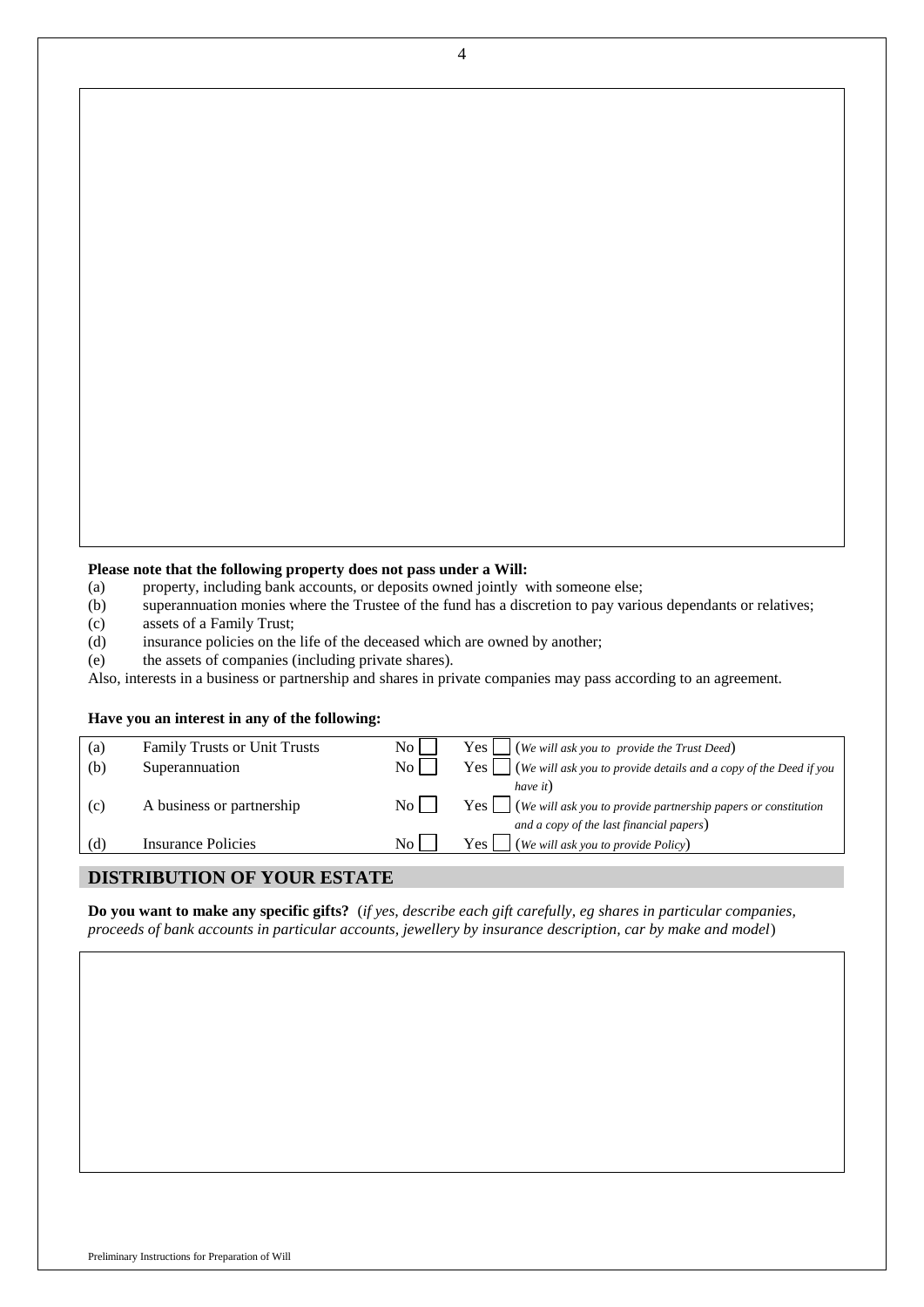#### **How do you want to dispose of the rest of your estate?**

*Note: Where children or others do not immediately receive their interest under your Will, the Executor(s) need sufficient power to invent (or retain investments) to ensure financial protection for your estate. The WA* Trustees Act *gives limited statutory powers. We have compiled a more extensive list of powers which we think are appropriate in most situations and will insert them unless you wish to restrict the investment powers in which case you should advise us. You should carefully consider the powers you wish to give your particular Executor(s).*

*Note: Unless otherwise indicated, children inherit their entitlement at the age of 18. Please advise us if you would prefer a later date.*

**List of Beneficiaries** - (*Please advise relationship, and/or address and date of birth*)

**Alternate Beneficiaries** - (*if the above die before you*)

|                       | Do you want a Testamentary Trust? | $\overline{N_0}$ | $Yes \fbox{1}$ - complete below |
|-----------------------|-----------------------------------|------------------|---------------------------------|
| <b>Trustees:</b>      |                                   |                  |                                 |
| Term:                 |                                   |                  |                                 |
| <b>Beneficiaries:</b> |                                   |                  |                                 |
| <b>Purpose:</b>       |                                   |                  |                                 |

*Note: testamentary trusts may require further instructions, advice and consideration by us and your investment advisers before any recommendation can be given.*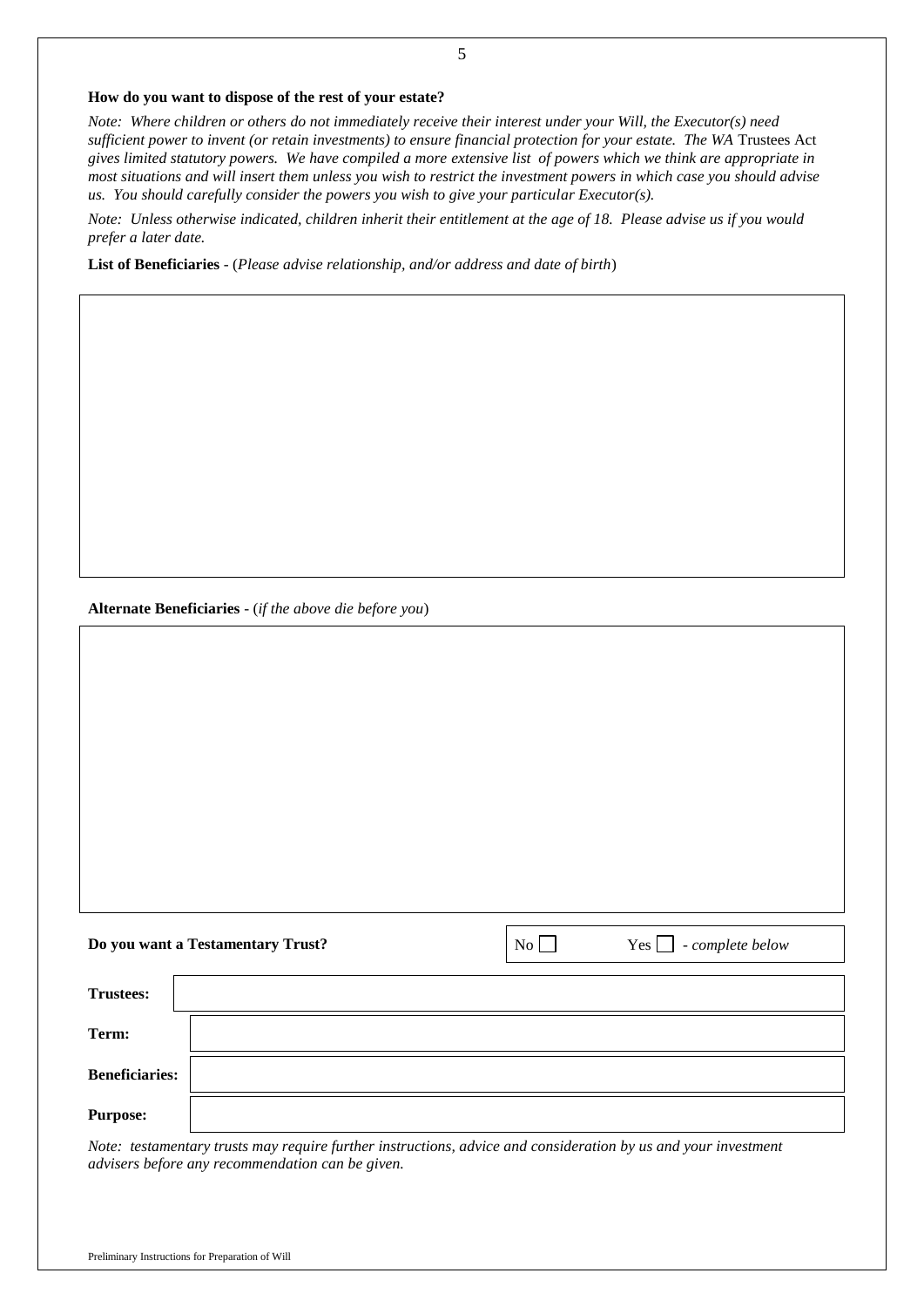## **OTHER MATTERS**

**Guardian to be appointed for children** (*if both parents are deceased*)

| Name:           |                      |  |
|-----------------|----------------------|--|
| <b>Address:</b> |                      |  |
| Occupation      | <b>Relationship:</b> |  |

*Note: a guardian is the person who takes responsibility for decisions in respect of the child's welfare and care. Any adult can be appointed.*

**You should include a provision in the Will if you do not wish to be cremated or have organs donated.** *Otherwise, you should remember that a Will becomes a public document and you may prefer to put your wishes in a separate document. Your wishes are not binding except if you do not wish to be cremated.*

**ADDITIONAL INFORMATION**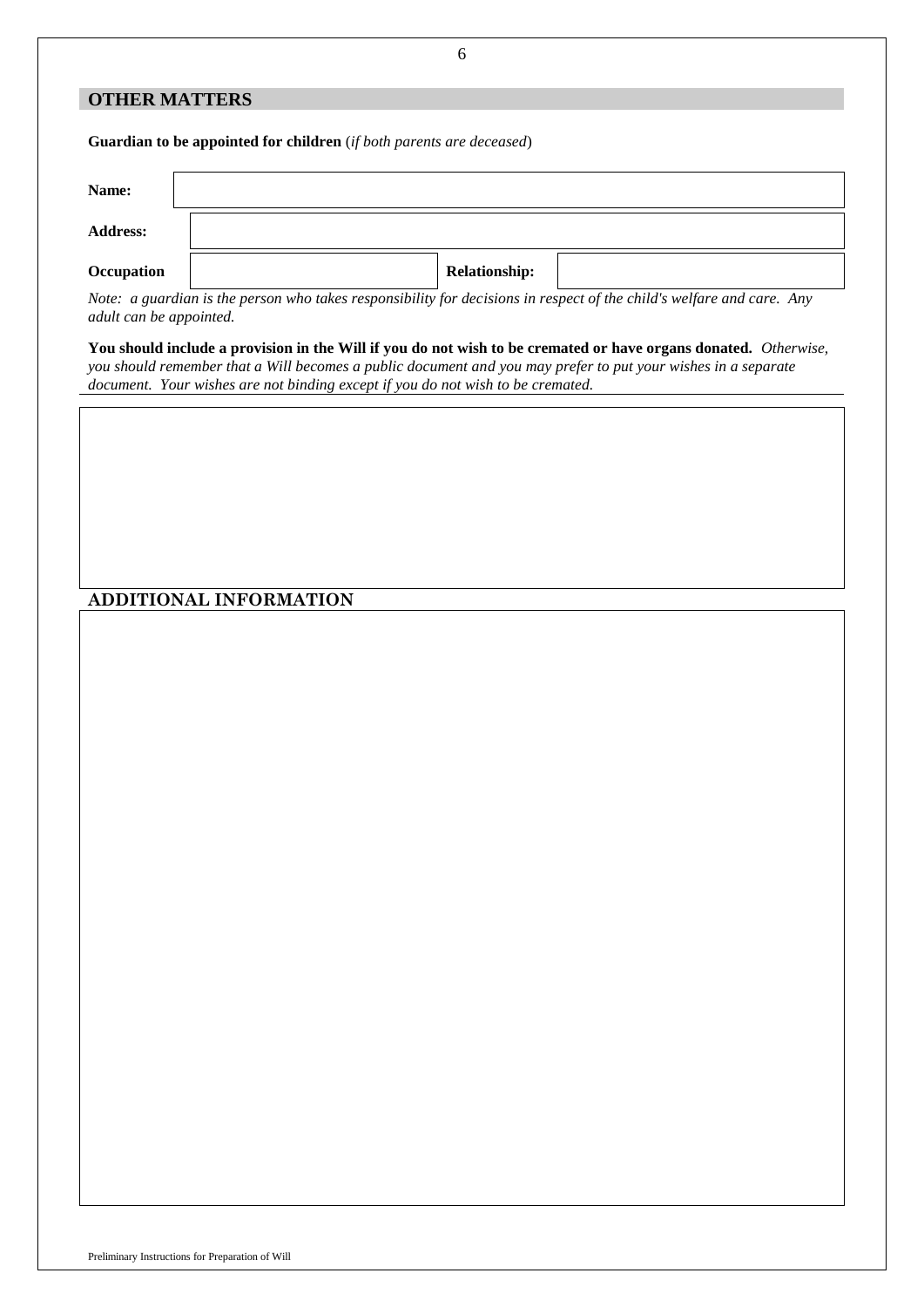# **ADDITIONAL INFORMATION continued**